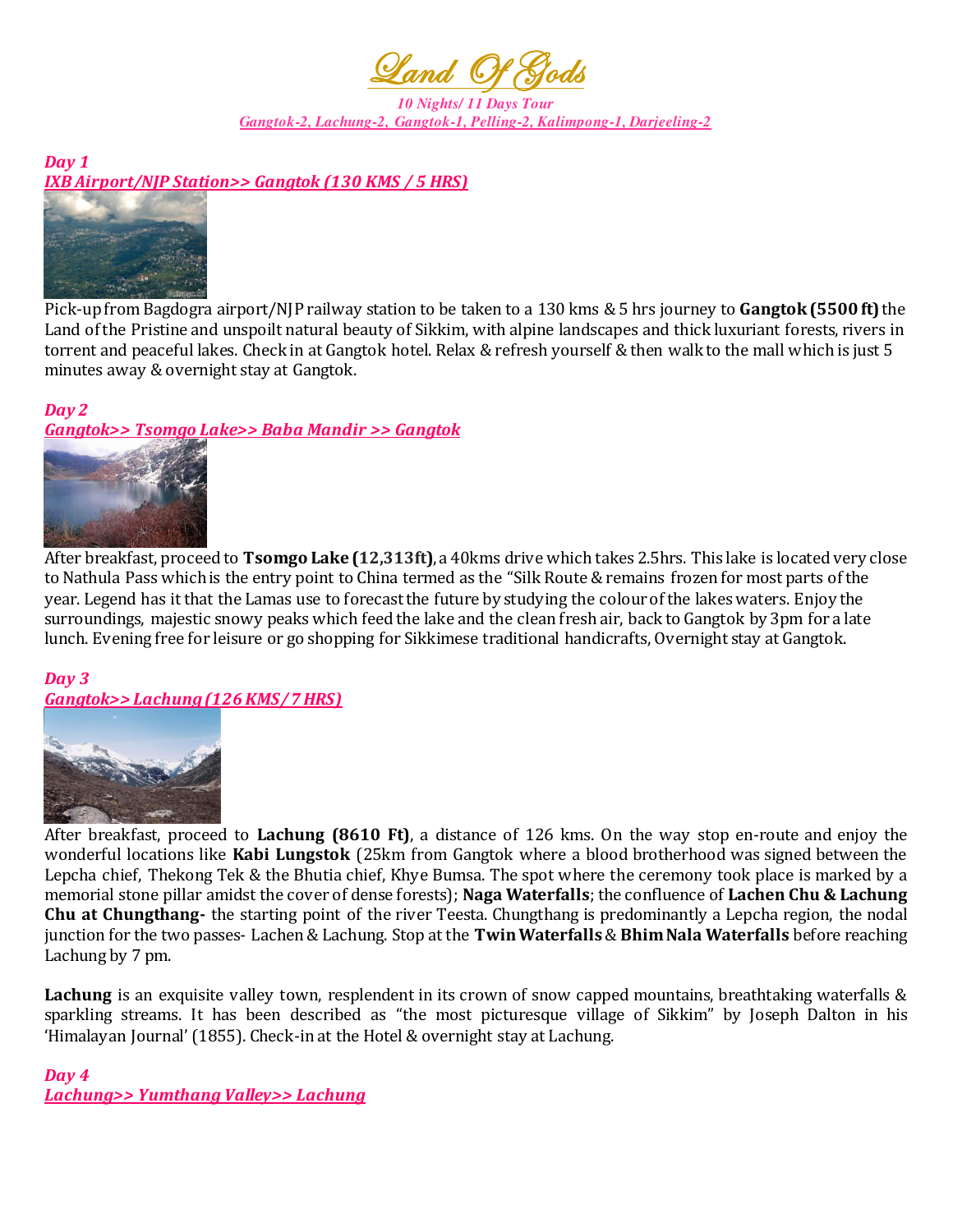

Early morning a fleeting visit to the Lachung Monastery. Return to the hotel for breakfast.

After breakfast at 8am proceed to **Yumthang Valley (11800 Ft)** a 23 kms drive taking 1.5hrs. This is where the Tree Line ends & the rhododendron groves cover the landscape in a surreal shade. Also called the Valley of Flowers as in spring wild alpine flowers carpet the land. In winter there is snow all around and the snow clad mountains add to the ethereal beauty. This place is also known for its Hot Springs which have healing medicinal properties.

Picnic in this beautiful valley for 2-3 hrs, trek to reach the high points all around, take a bath in the Hot Springs. Return back to hotel & overnight stay at Lachung.

*Day 5 Lachung>> Gangtok* 



After breakfast, depart for **Gangtok** by 10am. Arrive by lunch & Check in at hotel. Rest of the day at leisure or go for shopping for Sikkimese traditional handicrafts & overnight stay at Gangtok.

## *Day 6 Gangtok>> Pelling (112 KMS / 5 HRS)*



**(0900hrs-1300hrs)** After breakfast, visit to **Cottage Industries,** Started during the time of the Chogyals of Sikkim, as a venture to preserve, protect and propagate the authentic Sikkimese arts, handicrafts and skills of local and village artisans, it has become one of the major attractions for people visiting Sikkim where beautiful souvenirs like carpets, hand carved tables (choktses), traditional handcrafts, furniture, handlooms carpets and other products are produced & exhibited for sale. **Flower Show**, at one end and below the Ridge Park is the Flower Exhibition Centre which holds the annual Orchid show. Inside the area is not very large but it has amazing collections of flowers of many different types, if you are a flower lover, then this is the place for you. But the best time is between March to June when the Orchids are in full bloom and put on display, **Do-Drul Chorten (Stupa)** which is one of the most important stupas of Sikkim, built by the head of the Nyingma order- Trullshi Rimpoche in 1945. It contains rare details of Dorji Phupa, Holy Books, Mantras and is encircled by 108 prayer wheels; **The Namgyal Institute of Tibetology** built in 1958 in traditional style, a renowned worldwide centre for the study of the Mahayana Buddhist philosophy & religion, a treasure house of rare "Thankas", statues, over 200 Buddhist icons and prized objects of art & finally **Ban Jhakhri Waterfalls**. Return back to the hotel for lunch.

After lunch, proceed to **Pelling (6800 Ft),** a 5 hour journey (112 kms) via Ravangla (6800 Ft), a small township & transit point to various destinations in South & West Sikkim, situated at the base of Meenam Hill (10300 Ft).

Arrive at Pelling by late evening & check-in at Hotel. This is one of the closest points to the Kanchenjunga range & one can see it upfront touching the sky from Pelling & overnight stay at Pelling.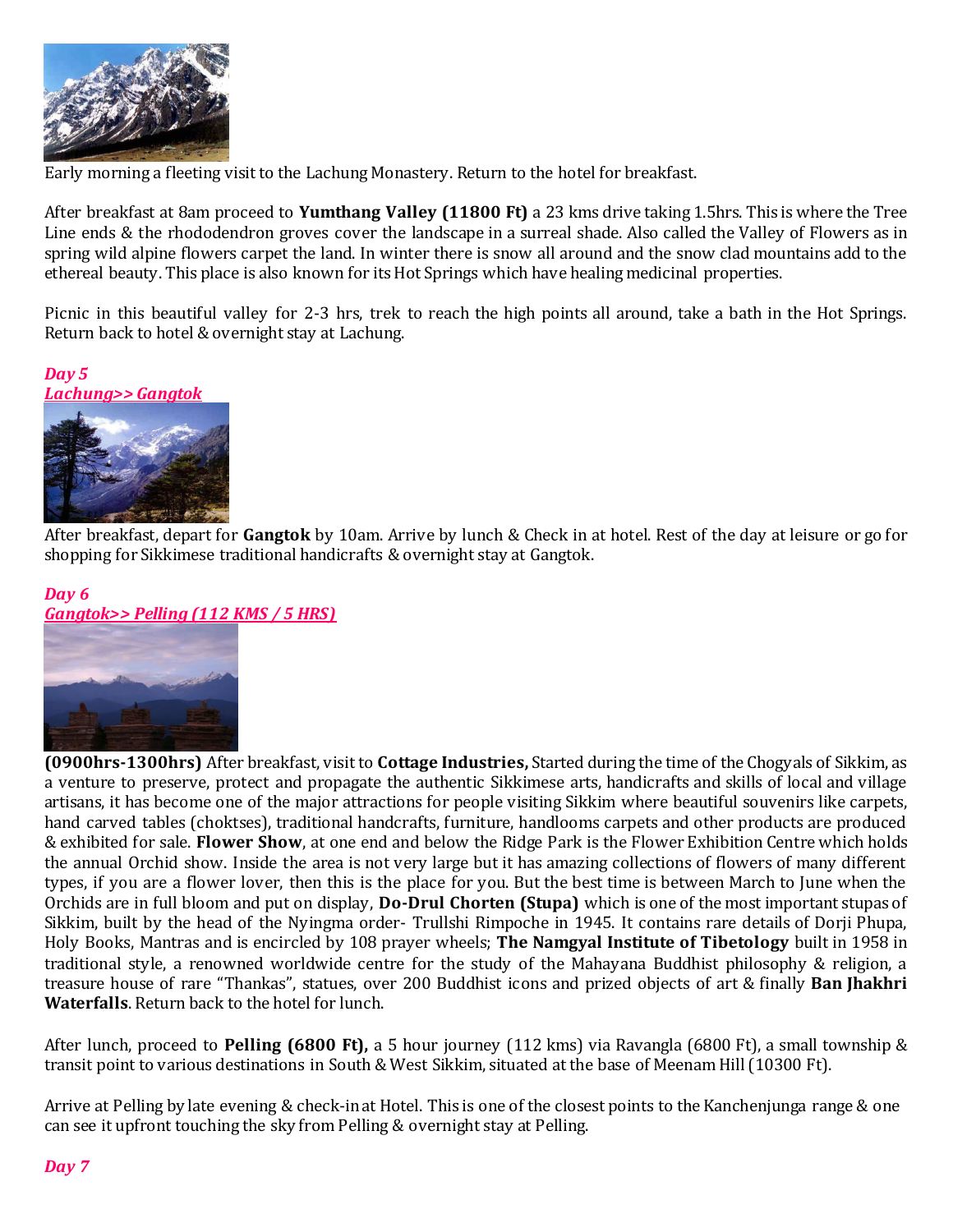## *Pelling (Full day local ss)*



Leave early for the **Skywalk, Khecheopalri Lake**, also called the "Wish Fulfilling Lake". It lies in a depression surrounded by prayer flags & forested hills & then go to the **Rimbi Falls** & **Khangchendzonga waterfalls.**

After lunch, proceed to **The Pemayangtse Monastery (7021 Ft)**, 2.5kms from Pelling. Built during the late 17th century, it is one of the oldest & most important monasteries of the Nyingmapa order of Buddhism in Sikkim. Even today, it is only the monks of this monastery who enjoy the title of 'Tasang' or pure monks. The monastery follows the Mindroling tradition & has 108 monks. The main attraction of the monastery is the wooden replica of Zangdog Palri, the celestial abode of Guru Padmasambhava, built by Serdup L Dorje Rinpoche in 1971, **Rabdentse Ruins -** the second capital of the erstwhile King of Sikkim till 1814 A.D. This is also very close to the Pemyangtse Monastery, a 30mins walk from the main road. The scenic view from the top of the ruins scanning across the deep valley, to the mystic heights of the Kanchenjunga range is something to be cherished & etched in memory & **Helipad Ground,** back to hotel by evening & overnight stay at Pelling.

# *Day 8 Pelling>> Kalimpong (95 KMS / 4 HRS)*



After breakfast depart to **Kalimpong (4000 Ft)**, a drive of 95 kms & taking around time 4 hrs to reach. Also called the garden of flowers, this town has almost everything- scenic beauty, flowers, greenery, waters, mists, clouds etc. Arrive at Kalimpong & check-in at the hotel.

Evening free at leisure with a visit to the market, Where you do some curio shopping, buy some Kalimpong Cheese & lollypops of Swiss technology from **"**Larks**"** or just take a walk thru the market & overnight stay at Kalimpong.

## *Day 9*

*Kalimpong>> Darjeeling (50 KMS / 2.5 HRS)* 



After breakfast, proceed for a half day sightseeing of **Durpin Hill** (which has the famous Zong Dog Palri Fo- Brang Monastery which belongs to the same Buddhist sect as the present Dalai Lama), **Pine View Point**, **Dr Graham's Homes** complex with its historic church & well maintained grounds founded in 1900 by Rev. Dr. J A Graham, a Scottish missionary, **Delo Hill (5556 ft)** appears to be the roof- of- the- world, is the highest point in Kalimpong. Delo also has the town's picturesque water reservoir. Then on to **Mangal Dham Temple** constructed in memory of the late Guru Shree (108) Mangal Dasji and dedicated to Lord Krishna.

After lunch, proceed to **Darjeeling (7100 ft),** a 50kms drive taking around 2.5hours to reach, the "Queen of the hill stations", its name derived from "Dorje-Line" which means the place of "Dorje", the mystic thunderbolt. After a very scenic drive thru the mountains, tea gardens etc. Reach Darjeeling by evening & check in at hotel.

Spend the evening lazing around or walk up to the mall area & overnight stay at Darjeeling.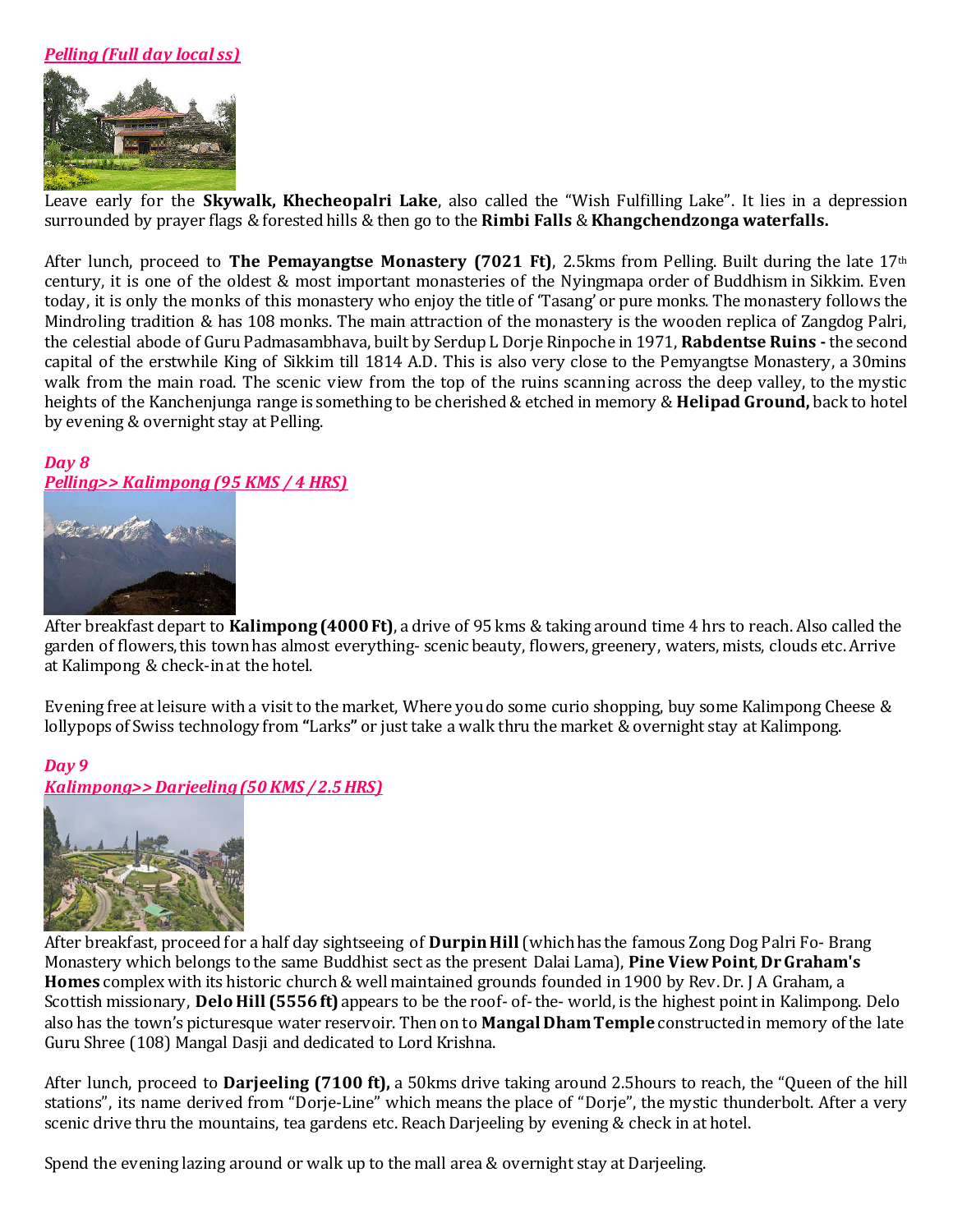#### *Day 10 <u>Darjeeling (Full day localss)</u>*



Start the day at 4am with an early morning trip to **Tiger Hill (7800 Ft)** to catch the sunrise from behind the majestic Kunchenjunga range. On the way return back visit the **Ghoom Monastery** & **Batasia Loop,** back to the hotel for breakfast.

**(09:00 AM TO 03:00PM)** After breakfast, proceed for a half day Darjeeling local sightseeing of the **Himalayan Mountaineering Institute**, **Ropeway,Zoo**, **Tenzing Rock**, **Tibetan Refugees Self Help Centre, Tea Garden** (outer view)& **Japanese Temple**. Back to the hotel by evening; take a walk to "Chowrasta" the centre point of the Mall area. You can do some window shopping & overnight stay at Darjeeling.

#### *Day 11 Darjeeling>> IXB Apt/ NJP Rly station (72 kms/3.5 hrs)*



After breakfast, checkout from the hotel & proceed to Bagdogra Airport/NJP Railway Station for onwards destination.

\*\* \* Tour End \*\*\*

# *Damages-*

| Grade          | $A1+$ | A1    | A     | B     |       | D     | Е     | F     | G     |
|----------------|-------|-------|-------|-------|-------|-------|-------|-------|-------|
| <b>02 PAX</b>  | 95434 | 79337 | 66003 | 58823 | 50386 | 46366 | 42852 | 40820 | 37716 |
| <b>04 PAX</b>  | 84076 | 67980 | 54646 | 47466 | 39029 | 35008 | 31494 | 29462 | 26359 |
| <b>06 PAX</b>  | 79917 | 63820 | 50486 | 43306 | 34869 | 30849 | 27335 | 25303 | 22199 |
| <b>08 PAX</b>  | 77837 | 61741 | 48407 | 41226 | 32789 | 28769 | 25255 | 23223 | 20120 |
| <b>EXT BED</b> | 43620 | 30595 | 23250 | 18540 | 14590 | 11800 | 10560 | 10810 | 9480  |
| <b>CWB</b>     | 34970 | 28570 | 21150 | 18540 | 14590 | 11800 | 10560 | 10610 | 9480  |
| <b>CNB</b>     | 24100 | 17150 | 15600 | 13620 | 10060 | 7980  | 6510  | 6480  | 6190  |

| <b>HOTEL USED</b> |                       | <b>ROYAL (A1)</b> |                               |                         |                               |
|-------------------|-----------------------|-------------------|-------------------------------|-------------------------|-------------------------------|
|                   | <b>HERITAGE (A1+)</b> |                   | <b>UPMARKET</b> (A)           | AT THE MALL (B)         | <b>ENCHANTING (C)</b>         |
|                   |                       | RAMADA / CEDAR    |                               | VICEROY HOTEL-          | MOHIT-dbl (MAP)/              |
|                   |                       | INN (MAP)         | <b>{PINE TREE RESORT/RI</b>   | exec / MONTANA          | HERMITAGE RESORT -            |
|                   |                       |                   | RESORT/SANDERLING             | RESORT-exec (veg) /     | Victoria dlx/HOTEL            |
|                   |                       |                   | RESORT AND SPA (veg) / JAI    | <b>SUMI YASHSHREE -</b> | PRADHAN -comfort / THE        |
|                   |                       |                   | HOTEL $-2^{nd}$ flush (MAP) } | premium/SUMITEL         | HIMALAYAN RETREAT-lux /       |
|                   |                       |                   | SUMMIT SWISS HERITAGE-        | SUITES AND SPA-         | SUMI YASHSHREE - dlx/         |
|                   | ELGIN-premium         |                   | dlx/premium/UDAAN             | premium/                | MONTANA <i>(veg)</i> / WONDER |
| DARIEELING        | (MAP)                 |                   | DEKELING-                     | <b>HERMITAGE RESORT</b> | $WOODS - premium(CP)$         |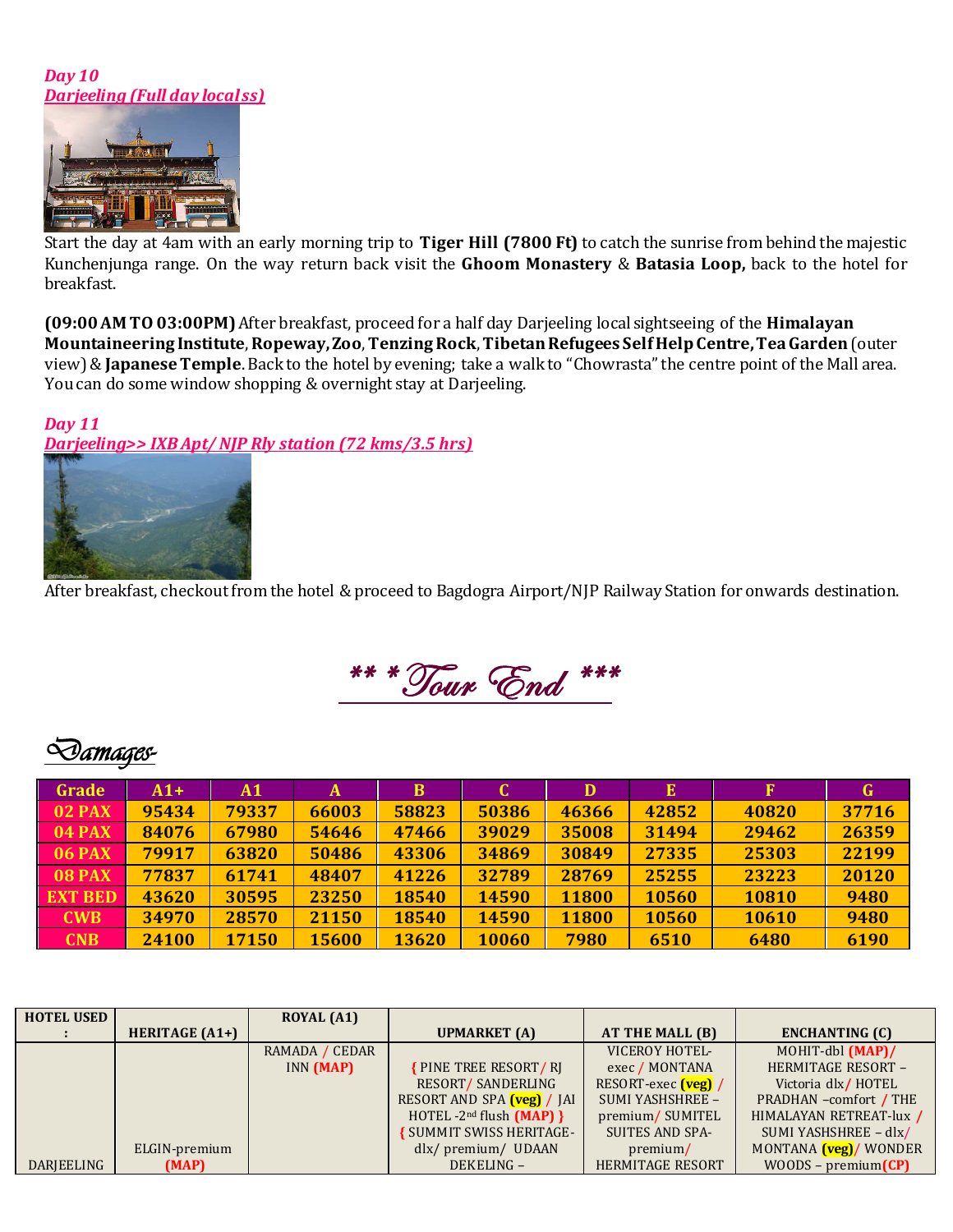|                  |                       |                        | premium/British(veg) (CP) }     | - Victoria club/                                |                                   |
|------------------|-----------------------|------------------------|---------------------------------|-------------------------------------------------|-----------------------------------|
|                  |                       |                        |                                 | <b>HOTEL PRADHAN-</b>                           |                                   |
|                  |                       |                        |                                 | luxury (MAP)                                    |                                   |
|                  |                       | <b>LEMON TREE-</b>     |                                 | <b>KINGSWAY</b>                                 |                                   |
|                  |                       | superior (MAP)         |                                 | BOUTIQUE -sup dlx                               |                                   |
|                  |                       |                        |                                 | (veg)/ NEW ORCHID-                              |                                   |
|                  |                       |                        | <b>DENZONG SHANGRILA-</b>       | dlx/ROYAL ORCHID                                | NIRVANA INN (veg) -               |
|                  |                       |                        | superior/ FERN DENZONG          | (veg) - sup dlx/                                | maharani mountain view            |
|                  |                       |                        | HOTEL N SPA - winter green      | <b>SUMMIT GOLDEN</b>                            | (MAP) / CHUMBI                    |
|                  |                       |                        | / WOODBERRY HOTEL &             | CRESCENT-dlx/                                   | RESIDENCY- rose dlx/NEW           |
|                  | HIDDEN LAND /         |                        | SPA - premium (pure veg)/       | <b>SUMMIT NAMNANG-</b>                          | ORCHID-std / SONAM DELEK-         |
|                  | NORKHILL/             |                        | <b>MOUNT SINOLCHU -</b>         | dlx/ CYGNETT INN LA                             | sup dlx/ MOUNT                    |
|                  | <b>DENZONG</b>        |                        | premium/KINGSWAY                | MAISON - club/ SUMI                             | HIMALAYAN-dlx/TEMI                |
|                  | REGENCY-regency       |                        | BOUTIQUE - suite (veg)          | <b>RESORT &amp; SPA-</b>                        | HOUSE/ GRAND SILK ROUTE           |
| <b>GANGTOK</b>   | suite (MAP)           |                        | (MAP)                           | premium (MAP)                                   | (new block) (CP)                  |
|                  |                       | <b>SILVEROAKS</b>      | YAKHA RETREAT- premier/         | <b>SUMMIT LILLIUM</b>                           | <b>SUMMIT LILLIUM HOTEL &amp;</b> |
|                  | <b>SILVEROAKS</b>     | (MAP)                  | <b>SUMMIT BARSANA-dlx</b>       | <b>HOTEL &amp; SPA-dlx</b>                      | SPA-dlx /SOODS GARDEN-            |
| <b>KALIMPONG</b> | (MAP)                 |                        | (MAP)                           | (MAP)                                           | premium (CP)                      |
|                  |                       | NORBUGHANG             |                                 |                                                 | PACCHU VILLAGE-comfort/           |
|                  |                       | <b>RETREAT N SPA -</b> |                                 | <b>OLIVE HOTEL N SPA-</b>                       | ARYAN REGENCY - std/              |
|                  |                       | sup dlx (MAP)          |                                 | premium <b>(veg)</b> /                          | <b>OLIVE HOTEL &amp; SPA- std</b> |
|                  |                       |                        | <b>NORBU GHANG RESORT-</b>      | <b>ARYAN REGENCY -</b>                          | (veg) / RETREAT CRASULLA          |
|                  | <b>NORBUGHANG</b>     |                        | dlx/ MAGPIE CHESTNUT            | dlx/RETREAT                                     | OVATA - dlx/ SUMMIT NEWA          |
|                  | <b>RETREAT N SPA-</b> |                        | (cottage)/ OLIVE HOTEL N        | CRASULLA OVATA -                                | - dlx / STC RESORT -              |
| <b>PELLING</b>   | sup dlx (MAP)         |                        | SPA – attic (veg) (MAP)         | premium (MAP)                                   | premium dlx (CP)                  |
|                  |                       |                        | ETHO METHO- std $(\text{veg})/$ | NORLING ZIMKHANG                                |                                   |
|                  |                       |                        | <b>MAGELLAN GOLDEN</b>          | RESORT-supreme /                                | NORLING ZIMKHANG RESORT           |
|                  | YARLAM RESORT-        | YARLAM RESORT-         | BRIDGE-premium (veg)            | <b>MODERN RESIDENCY</b>                         | -supreme / MODERN                 |
| <b>LACHUNG</b>   | dx (AP)               | dx (AP)                | (AP)                            | $\left(\text{veg}\right)\left(\text{AP}\right)$ | RESIDENCY (pure veg) (AP)         |

| <b>HOTEL USED:</b> | <b>JUST ARRIVED!! (D)</b>                | <b>VALUE FOR MONEY!!</b> (E)      | <b>ECONOMY</b> (F)                   | <b>BUDGET</b> (G)       |
|--------------------|------------------------------------------|-----------------------------------|--------------------------------------|-------------------------|
|                    | <b>MOUNT CONIFER SUITES &amp; SPA-</b>   |                                   | HOTEL BROADWAY /                     |                         |
|                    | dlx / ANANT ZAMBALA -dlx                 |                                   | <b>BROADWAY ANNEXE /</b>             |                         |
|                    | /OMEGA RESIDENCY-dlx <mark>(veg)/</mark> | HOTEL YUMA -luxury/ NORTH         | HOTEL YUMA - comfort/                |                         |
|                    | SILVER STAR BOUTIQUE - dlx/              | <b>STAR / MARVEL</b>              | SHANTI PALACE-dbl/ YANGS             |                         |
| DARJEELING         | SUMI VISTA- premium (CP)                 | INTERNATIONAL (CP)                | $INN$ -std $(CP)$                    | NORTH POINT (CP)        |
|                    | NIRVANA INN (veg) – maharani             |                                   |                                      |                         |
|                    | mountain view (MAP)/                     | NIRVANA INN (veg) - maharaja      | MISTY OAK- sup dlx/ HOTEL            |                         |
|                    | GREENDALE-(veg)(dlx)/ SONAM              | dlx/SIKKIM RETREAT-luxury/        | YAVACHI -dlx/ SIKKIM                 |                         |
|                    | DELEK - dlx/RENDEZVOUS- dlx/             | ALPINE HILLS/ RENDEZVOUS -        | RETREAT- comfort/HOTEL               |                         |
|                    | TEMI HOUSE - premium/HOTEL               | std/THE ORIENTAL - dbl/           | NORBU HOUSE - dlx /                  | MISTY OAK- dlx/ PRIME   |
|                    | <b>BLUEBERRY BANQUEST &amp;</b>          | <b>GRAND SILK ROUTE-old block</b> | NIRVANA INN (veg) -                  | VIEW-dlx/SONAM          |
| <b>GANGTOK</b>     | $SPA$ (veg) – sup dlx (CP)               | (CP)                              | maharaja dlx (CP)                    | DELEK-std (CP)          |
|                    |                                          | SOODS GARDEN - dlx /              |                                      |                         |
|                    | SOODS GARDEN - dlx / BELLUS-             | <b>BELLUS-attic/ GARDEN</b>       |                                      | <b>GARDEN REACH-std</b> |
| <b>KALIMPONG</b>   | attic/ GARDEN REACH- dlx (CP)            | REACH- dlx (CP)                   | <b>GARDEN REACH- std (CP)</b>        | (CP)                    |
|                    | SONAMCHEN $(\text{veg})$ $(-$ sup dlx/   | {BLUEBEN- NIVIDA}- dlx/           | SIKKIM AURORA-dlx /                  | HOTEL HERUKA-std/       |
|                    | YANGTHANG DZIMKHA - suite/               | LADAKH HOUSE - dlx/ SIKKIM        | <b>GREEN VALLEY - dlx/ HOTEL</b>     | SIKKIM AURORA-std/      |
|                    | THE MOUNT VIEW- dlx/HOTEL                | AURORA - sup dlx/ GREEN           | HERUKA - sup dlx/ SIKKIM             | HOTEL DIKILING-dbl/     |
|                    | {BLUEBEN- NIVIDA}- premium/              | VALLEY - SUP DLX/ HOTEL           | HERITAGE - non dlx view /            | ACE PINE VALLEY - dlx   |
| <b>PELLING</b>     | HOTEL DEWACHEN-dlx (CP)                  | HERUKA- suite (CP)                | MOUNT VIEW -std (CP)                 | (CP)                    |
|                    |                                          | LACHUNG DEEZONG (Veg) -           | LACHUNG DEEZONG <mark>(Veg)</mark> - | HOTEL GREEN TARA /      |
|                    | LACHUNG DEEZONG <b>(Veg)</b> -dlx/       | dlx/NORLING ZIMKHANG-dlx          | dlx/NORLING ZIMKHANG-                | KATAO ROAD HOUSE        |
| <b>LACHUNG</b>     | NORLING ZIMKHANG- dlx (AP)               | (AP)                              | dx (AP)                              | (AP)                    |

| <b>HERITAGE</b> | <b>These are all 4-Star heritage hotels</b> |
|-----------------|---------------------------------------------|
| <b>ROYALE</b>   | These are all 4 star hotels                 |
| <b>UPMARKET</b> | These are all 4-Star equivalent hotels      |